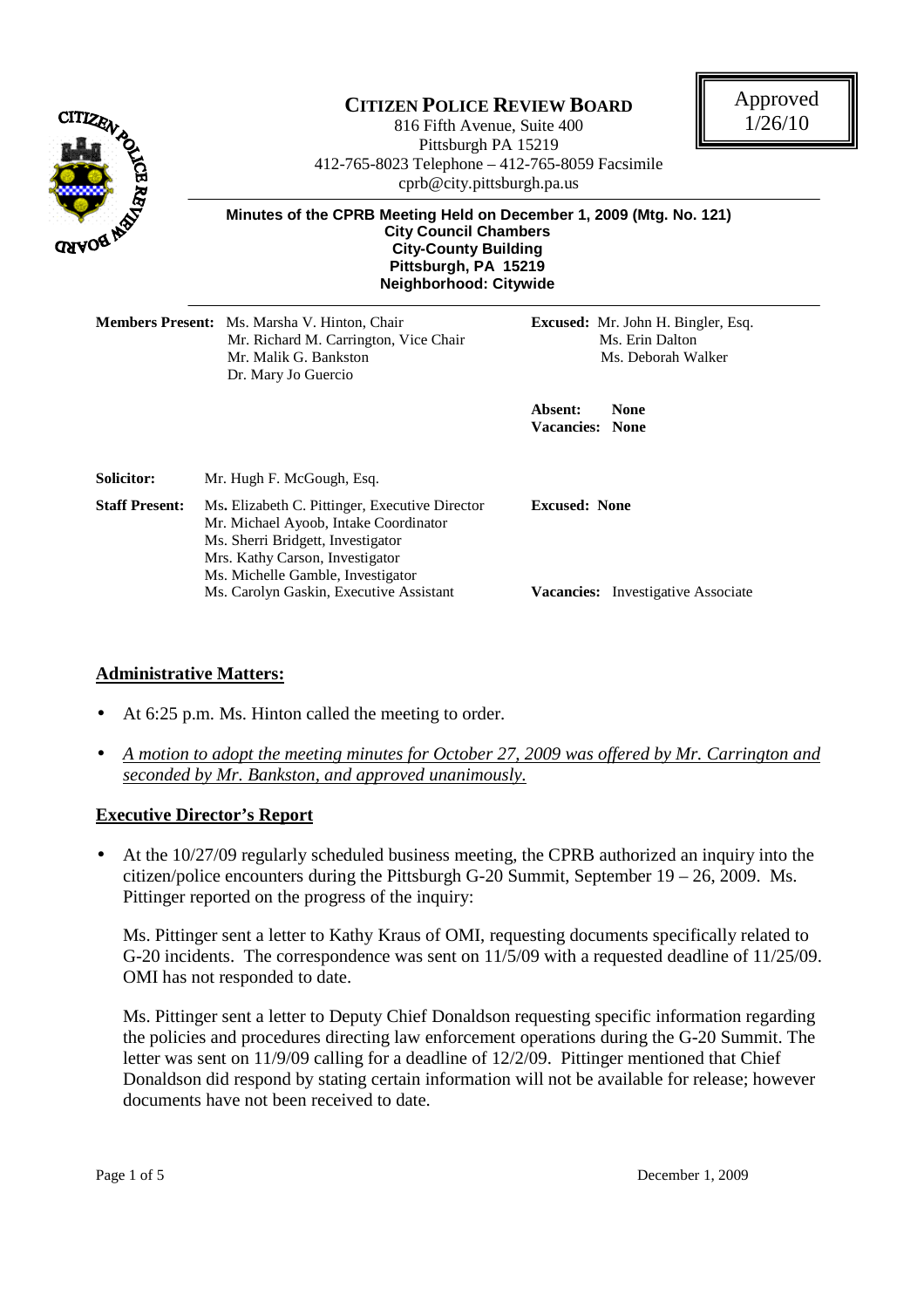Pittinger reported on a letter received from Attorney Paul D. Krepps of Marshall, Dennehey, Warner, Coleman & Goggin. The letter is dated 11/25/09 and states that the law firm has been retained by the Lexington Insurance Company to represent the city of Pittsburgh; which provided coverage during the G-20 Summit. The letter is in response to the aforementioned requests and states that neither the Bureau of Police nor OMI will provide CPRB with the requested documents.

Mr. McGough's preliminary advice referenced the City Code and CPRB Operating Rules and Procedures and the need to seek a court order to enforce the subpoena originally sent to Chief Nate Harper on 12/1/09 for the requested documents.

## **Personnel Matters**

• Michael Ayoob, CPRB Intake Coordinator, was recognized and congratulated by the Board and staff members for winning the PWA/St. Martin's Best First Private Eye Novel Contest. Mr. Ayoob's novel is expected to be published later in the year.

## **Case Review**

Ms. Hinton moved to the case review agenda (copy attached). 20 cases were reviewed. Copies of the agenda were made available to the public. Each case summary was reviewed and acted upon as noted (votes unanimous among attending members unless stated otherwise). *(Actions taken are published here and on the CPRB website, http://www.city.pittsburgh.pa.us/cprb/)* 

## **Public Comment:**

Ms. Hinton invited public comment, limited to three minutes each. Public comment was offered by Harry Liller and Kenneth Miller.

#### **Next Meeting:**

Ms. Hinton announced that the next regular board meeting is scheduled for 6:00 p.m., Tuesday, January 26, 2010 at City Council Chambers, 510 City-County Building, 414 Grant Street, Pittsburgh, PA 15219.

The meeting was adjourned at 7:20 p.m.

Respectfully submitted,

Carolyn L. Gaskin Executive Assistant

Attachment (1):

1. Case Review Agenda/Board Actions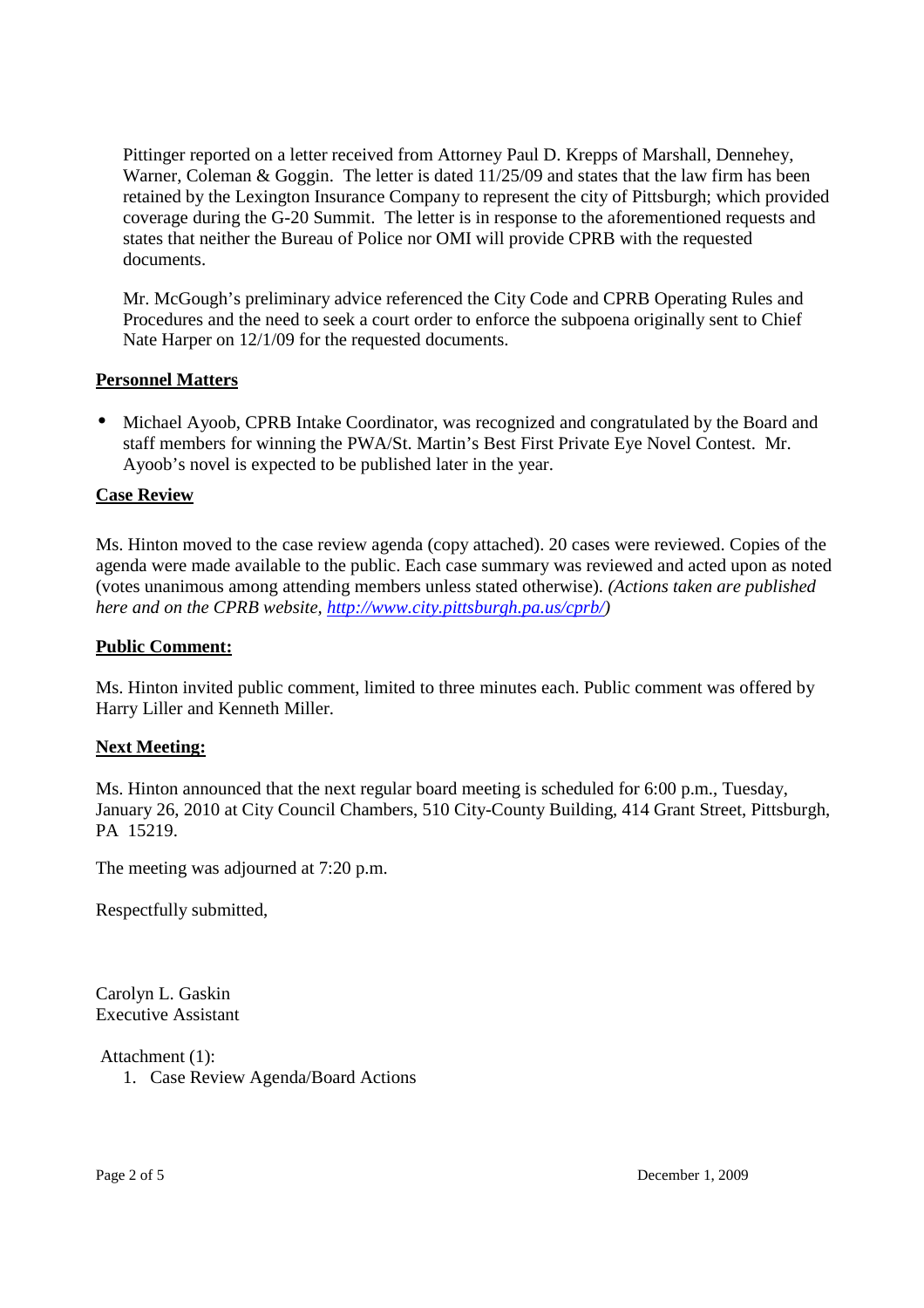**Action Date: December 1, 2009** 

| <b>CPRB CASE NO.</b><br><b>INVESTIGATOR</b> | <b>ALLEGATION(S)</b>                                                                                                                                                        | <b>SUMMARY</b>                                                                   | <b>RECOMMENDATION</b>                          | <b>RATIONALE</b>                                                        |  |  |
|---------------------------------------------|-----------------------------------------------------------------------------------------------------------------------------------------------------------------------------|----------------------------------------------------------------------------------|------------------------------------------------|-------------------------------------------------------------------------|--|--|
| <b>PUBLIC HEARING (0)</b>                   |                                                                                                                                                                             |                                                                                  |                                                |                                                                         |  |  |
| 30 DAY EXTENSION OF FULL INVESTIGATION (5)  |                                                                                                                                                                             |                                                                                  |                                                |                                                                         |  |  |
| 38-09/CARSON                                | Use of Force<br>$(PBP 12-6, 3.1)$<br>Conduct Unbecoming a Member<br>(PBP 16-1, 3.6)<br>Conduct Toward the Public<br>(PBP 16-1, 3.7)                                         | Cx. alleges she was<br>arrested for no<br>reason.                                | <b>AUTHORIZED 30</b><br>DAY EXTENSION          | More time is<br>needed for<br>further<br>investigation.                 |  |  |
| 224-09/CARSON                               | Conduct Unbecoming a Member<br>(PBP 16-1, 3.6)<br>Conduct Toward the Public<br>(PBB 16-1, 3.7)                                                                              | Cx. alleges that the<br>S.O. harassed and<br>pushed him.                         | <b>AUTHORIZED 30</b><br><b>DAY EXTENSION</b>   | More time is<br>needed for<br>further<br>investigation.                 |  |  |
| 269-09/BRIDGETT                             | Conduct Unbecoming a Member<br>(PBP 16-1, 3.6)<br>Neglect of Duty<br>(PBP 16-1, 3.13)<br>Truthfulness<br>(PBP 16-1, 3.19)<br><b>False Report</b><br>(PBP 62-1, 2.10)        | Cx. alleges that the<br>S.O.'s accident report<br>does not reflect the<br>truth. | AUTHORIZED30<br><b>DAY EXTENSION</b>           | More time is<br>needed for<br>further<br>investigation.                 |  |  |
| 280-09/ GAMBLE                              | Conduct Unbecoming a Member<br>(PBP 16-1, 3.6)<br>Conduct Toward the Public<br>$(PBP 16-1, 3.7)$<br>Neglect of Duty<br>(PBP 16-1, 3.13)<br>Truthfulness<br>(PBP 16-1, 3.19) | Cx. alleges the S.O.'s<br>acted inappropriately<br>during a vehicle stop.        | <b>AUTHORIZED 30</b><br><b>DAY EXTENSION</b>   | More time is<br>needed for<br>further<br>investigation.                 |  |  |
| 300-09/GAMBLE                               | Conduct Unbecoming a Member<br>(PBP 16-1, 3.6)<br>Conduct Toward the Public<br>$(PBP 16-1, 3.7)$                                                                            | $Cx.$ alleges the $S.O.'s$<br>are harassing their<br>community farm.             | <b>AUTHORIZED 30</b><br><b>DAY EXTENSION</b>   | More time is<br>needed for<br>further<br>investigation.                 |  |  |
| <b>FULL INVESTIGATION (8)</b>               |                                                                                                                                                                             |                                                                                  |                                                |                                                                         |  |  |
| 174-09/BRIDGETT                             | Use of Force<br>$(PBP 12-6, 3.1)$<br>Conduct Unbecoming a Member<br>$(PBP 16-1, 3.6)$<br>Conduct Toward the Public<br>(PBP 16-1, 3.7)                                       | Cx. alleges the SO's<br>were rude during her<br>302 transport.                   | <b>AUTHORIZED FULL</b><br><b>INVESTIGATION</b> | Preliminary<br>evidence<br>suggests more<br>investigation is<br>needed. |  |  |

## **CPRB CASE REVIEW AGENDA**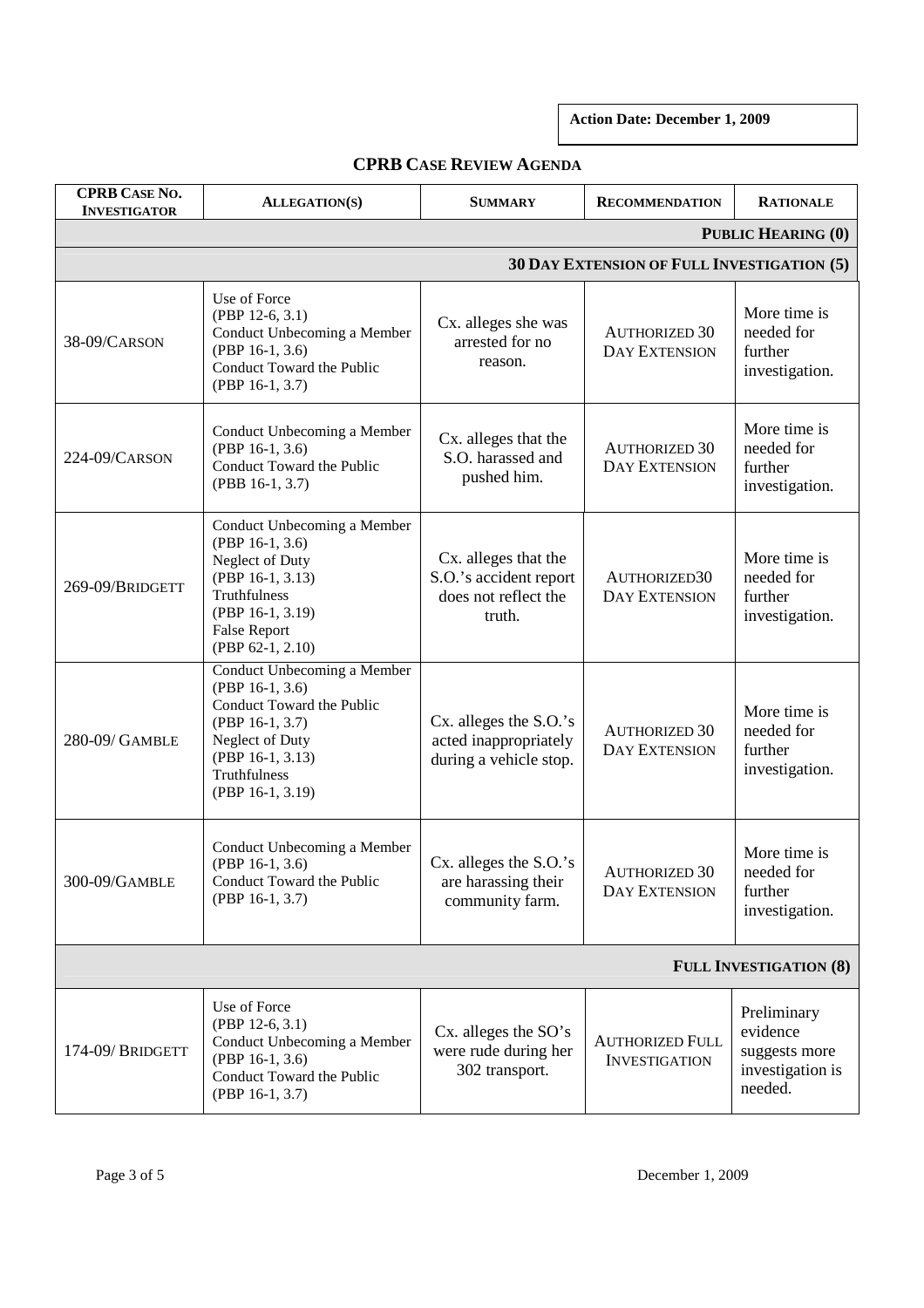| <b>CPRB CASE NO.</b><br><b>INVESTIGATOR</b> | <b>ALLEGATION(S)</b>                                                                                                                                                   | <b>SUMMARY</b>                                                                                                            | <b>RECOMMENDATION</b>                          | <b>RATIONALE</b>                                                        |
|---------------------------------------------|------------------------------------------------------------------------------------------------------------------------------------------------------------------------|---------------------------------------------------------------------------------------------------------------------------|------------------------------------------------|-------------------------------------------------------------------------|
| 271-09/GAMBLE                               | Conduct Unbecoming a Member<br>(PBP 16-1, 3.6)<br>Conduct Toward the Public<br>(PBP 16-1, 3.7)<br>Neglect of Duty<br>(PBP 16-1, 3.13)                                  | Cx. alleges the SO<br>would not take a<br>report on her behalf.                                                           | <b>DISMISSED AS</b><br><b>UNFOUNDED</b>        | Preliminary<br>evidence<br>suggests more<br>Investigation is<br>needed. |
| 295-09/ GAMBLE                              | Conduct Unbecoming a Member<br>(PBP 16-1, 3.6)<br>Conduct Toward the Public<br>(PBP 16-1, 3.7)<br>Neglect of Duty<br>(PBP 16-1, 3.13)                                  | Cx. alleges the SO's<br>would not file<br>charges against the<br>person that assaulted<br>her.                            | <b>AUTHORIZED FULL</b><br><b>INVESTIGATION</b> | Preliminary<br>evidence<br>suggests more<br>investigation is<br>needed. |
| 299-09/BRIDGETT                             | Conduct Unbecoming a Member<br>(PBP 16-1, 3.6)<br>Conduct Toward the Public<br>(PBP 16-1, 3.7)<br>Neglect of Duty<br>(PBP 16-1, 3.13)                                  | Cx. alleges the SO<br>was unprofessional at<br>the scene of an<br>accident where she<br>was assaulted.                    | <b>AUTHORIZED FULL</b><br><b>INVESTIGATION</b> | Preliminary<br>evidence<br>suggests more<br>investigation is<br>needed. |
| 306-09/BRIDGETT                             | Conduct Unbecoming a Member<br>$(PBP 16-1, 3.6)$                                                                                                                       | Cx. alleges the SO's<br>allowed her son to<br>drive when he should<br>not be driving due to<br>mental health<br>problems. | <b>DISMISSED AS</b><br><b>UNFOUNDED</b>        | Preliminary<br>evidence<br>suggests more<br>investigation is<br>needed. |
| 417-09/BRIDGETT                             | Conduct Unbecoming a Member<br>(PBP 16-1, 3.6)<br>Conduct Toward the Public<br>$(PBP 16-1, 3.7)$<br>Neglect of Duty<br>(PBP 16-1, 3.13)                                | Cx. alleges the SO's<br>were overly<br>aggressive when<br>responding to a<br>domestic dispute.                            | <b>AUTHORIZED FULL</b><br><b>INVESTIGATION</b> | Preliminary<br>evidence<br>suggests more<br>investigation is<br>needed. |
| 427-09/ CARSON                              | Conduct Unbecoming a Member<br>(PBP 16-1, 3.6)<br>Neglect of Duty<br>(PBP 16-1, 3.13)                                                                                  | Cx alleges the SO's<br>arrested her for false<br>charges.                                                                 | <b>AUTHORIZED FULL</b><br><b>INVESTIGATION</b> | Preliminary<br>evidence<br>suggests more<br>investigation is<br>needed. |
| 450-09/ CARSON                              | Conduct Unbecoming a Member<br>$(PBP 16-1, 3.6)$<br>Neglect of Duty<br>(PBP 16-1, 3.13)<br>Truthfulness<br>(PBP 16-1, 3.19)<br><b>False Report</b><br>(PBP 62-1, 2.10) | Cx. alleges the SO's<br>falsified information<br>on reports making her<br>the suspect in an<br>assault case.              | <b>AUTHORIZED FULL</b><br><b>INVESTIGATION</b> | Preliminary<br>evidence<br>suggests more<br>investigation is<br>needed. |